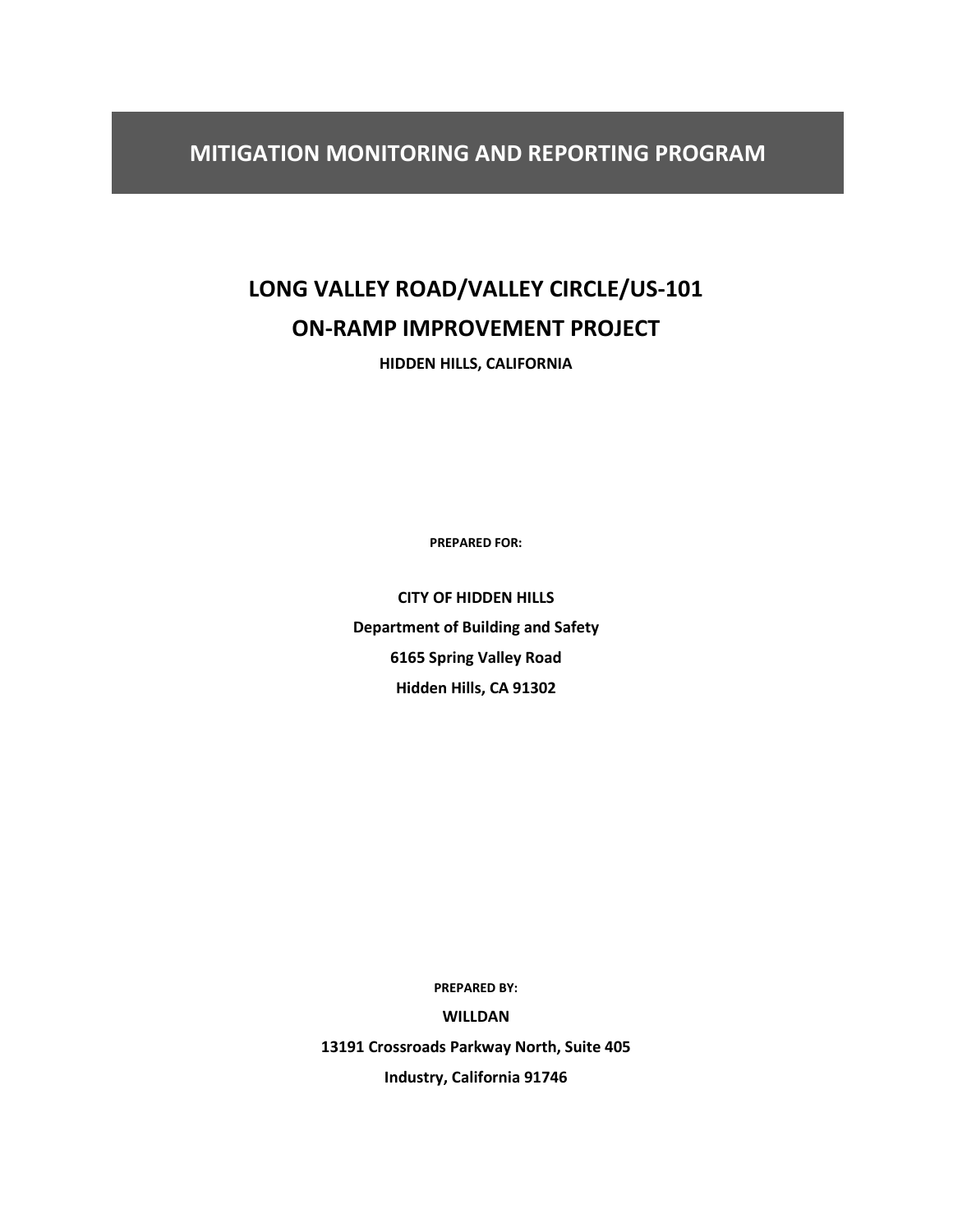## **MITIGATION MONITORING AND REPORTING PROGRAM LONG VALLEY ROAD/VALLEY CIRCLE/US-101 ON-RAMP IMPROVEMENT PROJECT**

This Mitigation Monitoring and Reporting Program (MMRP) has been prepared for the Long Valley Road/Valley Circle/Us-101 On-Ramp Improvement Project in compliance with Section 21081.6 of the Public Resources Code and Section 15097 of the CEQA Guidelines, which is required for all projects where an Environmental Impact Report (EIR) or Mitigated Negative Declaration (MND) has been prepared. Section 21081.6 of the Public Resources Code states: "…the [lead] agency shall adopt a reporting or monitoring program from the changes made to the project or conditions of project approval, adopted in order to mitigate or avoid significant effects on the environment… [and the program] shall be designed to ensure compliance during project implementation." The primary purpose of this MMRP is to ensure that the mitigation measures identified in the MND are implemented, thereby minimizing identified environmental effects. The City of Hidden Hills is the Lead Agency for the proposed project.

The MMRP for the proposed project will be in place through all phases of project implementation. The Public Works Department shall be responsible for administering the MMRP activities to its staff, other City departments, consultants, and/or contractors. The Public Works Department will also ensure that mitigation monitoring is documented through reports and that deficiencies are promptly corrected. The designated environmental monitor (e.g., City Engineer, building inspector, project contractor, certified professionals, etc., depending on the provisions specified below) will track and document compliance with mitigation measures, note any problems that may result, and take appropriate action to remedy problems. The MMRP lists mitigation measures according to the same numbering system contained in the MND sections. Each mitigation measure is categorized by topic, with an accompanying discussion of the following:

- The implementation phase of the project during which the mitigation measure should be monitored (i.e., Operation, Construction, or Pre-construction activities);
- The responsible enforcement authority for monitoring implementation of mitigation measure(s) (i.e., City building inspector, certified professional, etc.); and
- The reporting procedure used to verify compliance (i.e., issuance of permit, report on monitoring activities, etc.).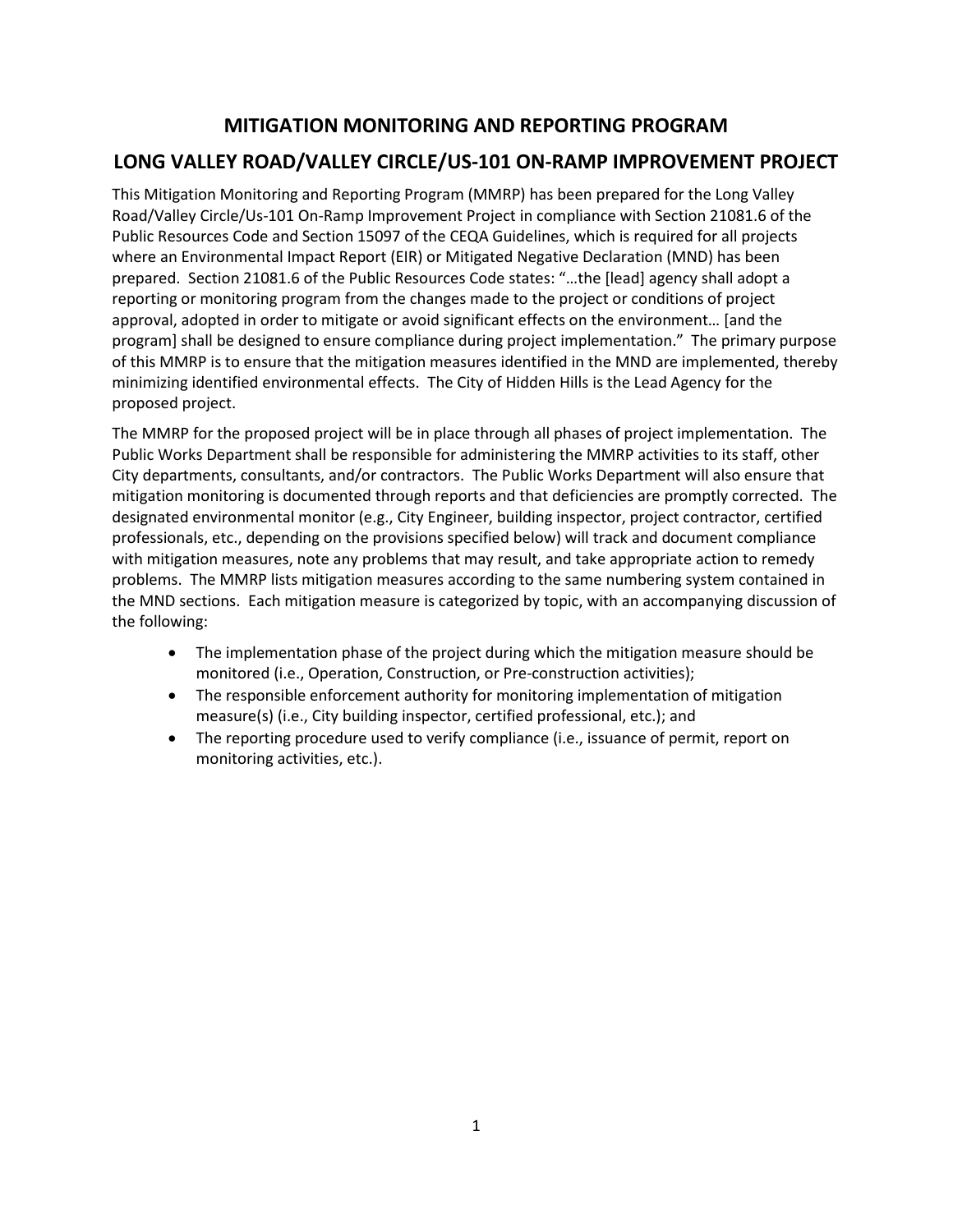| <b>MITIGATION MONITORING AND REPORTING PROGRAM</b><br>LONG VALLEY ROAD/VALLEY CIRCLE/US-101 ON-RAMP IMPROVEMENT PROJECT                                                                                                                                                                                                            |                                                      |                                                           |                                                                                      |                                                                   |
|------------------------------------------------------------------------------------------------------------------------------------------------------------------------------------------------------------------------------------------------------------------------------------------------------------------------------------|------------------------------------------------------|-----------------------------------------------------------|--------------------------------------------------------------------------------------|-------------------------------------------------------------------|
| <b>Mitigation Measure</b>                                                                                                                                                                                                                                                                                                          | Implementation<br>Period                             | Implementation<br>and Monitoring<br><b>Responsibility</b> | <b>Reporting Procedure</b>                                                           | <b>Comments</b>                                                   |
| $AQ-1$<br>All non-road construction vehicles (excavators, crawler tractors, graders,<br>scrapers, rollers, loaders, signal boards, backhoes, etc.) shall be equipped with EPA-<br>certified Tier IV or better engines. This requirement shall be set forth in contractor<br>bid documents and noted on all construction documents. | <b>Bid Preparation</b><br>Plan Check<br>Construction | City Engineer                                             | The City Engineer or<br>designee shall<br>determine compliance<br>with this measure. | This measure reduces AQ/GHG<br>emissions from non-road engines.   |
| Project construction contractors shall comply with the SCAQMD Rule 402,<br>$AQ-2$<br>which requires that all exposed soil surfaces shall be watered a minimum of twice per<br>day during all construction phases involving excavation, grading, or other soil<br>movement.                                                         | <b>Bid Preparation</b><br>Construction               | City Engineer                                             | Construction supervisor<br>shall maintain daily log<br>of water application.         | This measure substantially reduces<br>fugitive dust emissions.    |
| $AQ-3$<br>No engine shall be permitted to idle for more than five minutes. This<br>requirement shall be noted on all construction documents and posted at the<br>construction site.                                                                                                                                                | <b>Bid Preparation</b><br>Plan Check<br>Construction | City Engineer                                             | Construction supervisor<br>shall enforce idling<br>limitations.                      | This measure substantially reduces<br>fine particulate emissions. |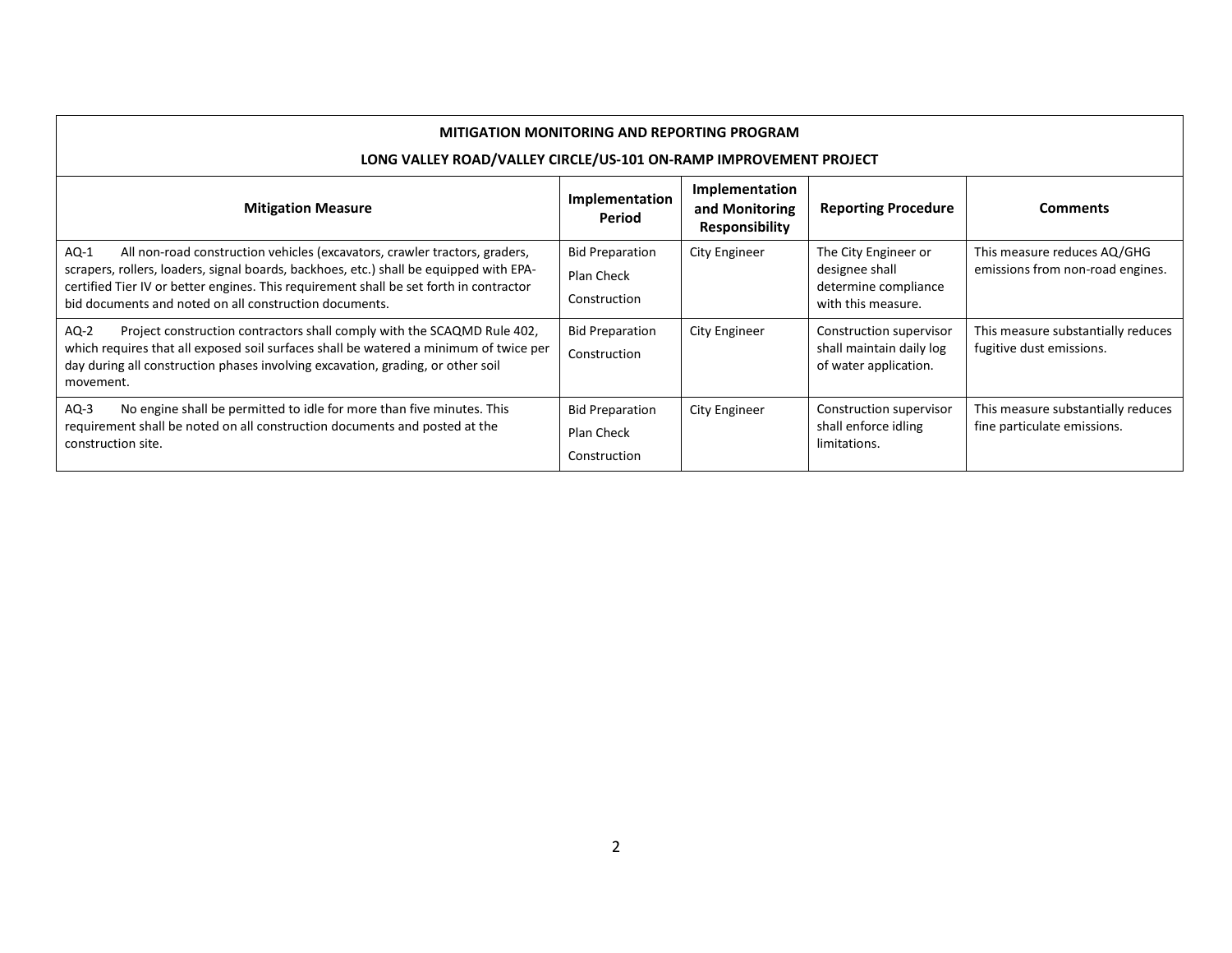| <b>Mitigation Measure</b>                                                                                                                                                                                                                                                                                                                                                                                                                                                                                                                                                     | Implementation<br>Period | Implementation<br>and Monitoring<br><b>Responsibility</b> | <b>Reporting Procedure</b> | <b>Comments</b> |  |  |               |                                                                                                                              |  |
|-------------------------------------------------------------------------------------------------------------------------------------------------------------------------------------------------------------------------------------------------------------------------------------------------------------------------------------------------------------------------------------------------------------------------------------------------------------------------------------------------------------------------------------------------------------------------------|--------------------------|-----------------------------------------------------------|----------------------------|-----------------|--|--|---------------|------------------------------------------------------------------------------------------------------------------------------|--|
| BIO-1:<br>Roosting Bats Impact Avoidance and Minimization<br>A qualified biologist shall conduct a pre-construction survey for roosting bats within<br>14 days prior to the start of project-related tree removal or disturbance work. The<br>survey should include all trees suitable for roosting by the western red bat within the<br>disturbance footprint and a 100-foot buffer with inaccessible areas (i.e., private<br>lands) surveyed with binoculars, as feasible.                                                                                                  | Pre-construction         |                                                           |                            |                 |  |  | City Engineer | The designated biologist<br>shall submit summary<br>report to City Engineer<br>within 14 days of<br>construction start date. |  |
| If active maternity bat roosts are present onsite, a buffer zone of 100 feet should be<br>established around the roosts that excludes construction activities or other<br>disturbances. Tree removal activities should occur only during periods when<br>maternity roosts are no longer present in those trees proposed to be removed<br>(typically October and November), as determined by a qualified biologist.                                                                                                                                                            |                          |                                                           |                            |                 |  |  |               |                                                                                                                              |  |
| If a non-breeding bat is found in a tree scheduled to be removed, the individual(s)<br>should be safely evicted under the direction of a qualified bat biologist. Trees with<br>roosts that need to be removed would first have bats evicted at dusk by the qualified<br>bat biologist, just prior to tree removal, to allow bats to escape during the darker<br>hours.                                                                                                                                                                                                       |                          |                                                           |                            |                 |  |  |               |                                                                                                                              |  |
| Night work from dusk (30 minutes before sunset) until dawn (30 minutes after<br>sunrise) should be avoided as this is the most active time for bats. If night work must<br>occur, project lighting should be focused directly on the work area to minimize<br>attraction from foraging bats. Additionally, tree and vegetation removal should only<br>occur during daylight hours. Tree trimming or removal should be conducted in the<br>presence of a qualified biologist. If bats are observed in the work area, a qualified<br>biologist should be contacted immediately. |                          |                                                           |                            |                 |  |  |               |                                                                                                                              |  |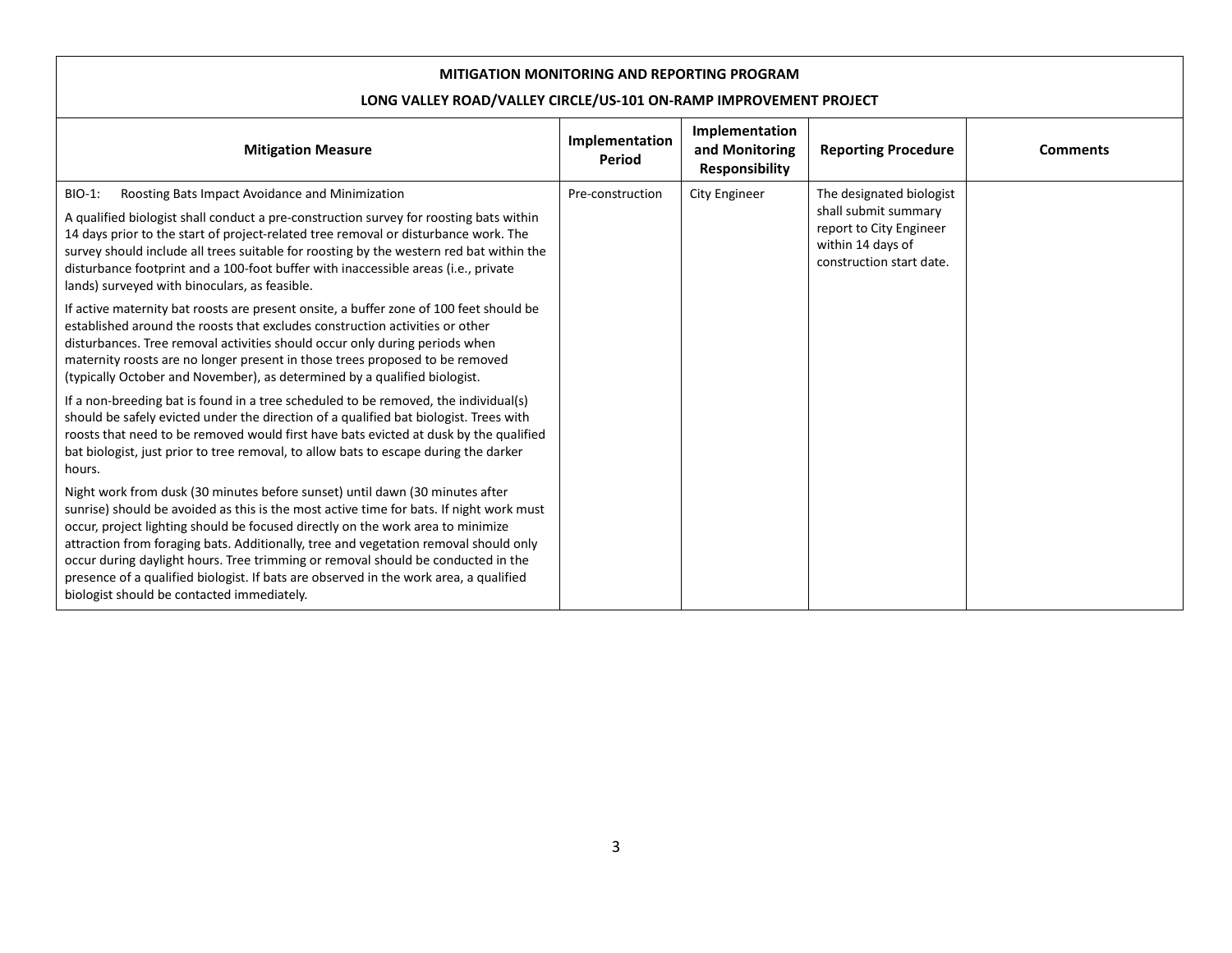| <b>Mitigation Measure</b>                                                                                                                                                                                                                                                                                                                                                                                                                                                                                                                                                                                                                                                                                                                                                                                                                                                                                                                                                                                                                                                                                                                                                                                                                                                                                                                                                                                                                                                                                                                                                                                                                                                                                                                                                                                                                                                                                                                                      | Implementation<br>Period                                                                    | Implementation<br>and Monitoring<br><b>Responsibility</b> | <b>Reporting Procedure</b>                                                                                                                                                                                                                                                                                                             | <b>Comments</b>                                                                                                                              |
|----------------------------------------------------------------------------------------------------------------------------------------------------------------------------------------------------------------------------------------------------------------------------------------------------------------------------------------------------------------------------------------------------------------------------------------------------------------------------------------------------------------------------------------------------------------------------------------------------------------------------------------------------------------------------------------------------------------------------------------------------------------------------------------------------------------------------------------------------------------------------------------------------------------------------------------------------------------------------------------------------------------------------------------------------------------------------------------------------------------------------------------------------------------------------------------------------------------------------------------------------------------------------------------------------------------------------------------------------------------------------------------------------------------------------------------------------------------------------------------------------------------------------------------------------------------------------------------------------------------------------------------------------------------------------------------------------------------------------------------------------------------------------------------------------------------------------------------------------------------------------------------------------------------------------------------------------------------|---------------------------------------------------------------------------------------------|-----------------------------------------------------------|----------------------------------------------------------------------------------------------------------------------------------------------------------------------------------------------------------------------------------------------------------------------------------------------------------------------------------------|----------------------------------------------------------------------------------------------------------------------------------------------|
| <b>BIO-2:</b><br><b>Nesting Birds</b><br>If site preparation and construction activities are initiated during the breeding season<br>(generally February 1 through August 31, but variable based on seasonal and annual<br>climatic conditions), a pre-construction nesting bird survey will be conducted by a<br>qualified biologist no more than 3 days prior to initial ground disturbance or<br>vegetation removal to determine the presence/absence, location, and status of any<br>active nests onsite or within 100 feet of the site for common nesting birds, or within<br>300 feet of the site for nesting raptors. In areas where site access is limited or<br>prohibited (e.g., private property), the area will be surveyed using binoculars. Should<br>land clearing activities pause for more than one week during the breeding season,<br>another nesting bird survey will be conducted prior to re-initiation of those activities.<br>If active nests are found, the qualified biologist will establish and demarcate with<br>fencing or flagging an appropriate buffer (dependent upon the species, proposed<br>work activity, and existing disturbances associated with land uses outside of the site)<br>around the active nest(s). No ground disturbing activities will occur within this buffer<br>until the qualified biologist has confirmed that breeding/nesting is completed, and<br>the young have fledged the nest. The qualified biologist will monitor the active<br>nest(s) to determine the adequacy of the buffer. Encroachment into the buffer would<br>occur only at the discretion of the qualified biologist.<br>The methods and results of the nesting bird survey(s), any nesting bird avoidance<br>efforts, and the success of the avoidance buffers will be documented in a letter<br>report to the City no later than 3 weeks following the completion of the survey(s)<br>and/or active nest monitoring activities. | Pre-construction<br>if construction set<br>to begin between<br>February 1 and<br>August 31. | <b>City Engineer</b>                                      | The designated biologist<br>shall submit a summary<br>report to City Engineer<br>within 14 days of<br>construction start date.<br>If active nests are found<br>and flagging,<br>monitoring, etc., are<br>required, the biologist<br>shall submit a letter<br>report to the City<br>Engineer as specified in<br>the mitigation measure. | This measure addresses the<br>requirements of the federal<br>Migratory Bird Treaty Act and<br>California wildlife-protection<br>regulations. |
| <b>Protected Trees</b><br>BIO-3:<br>If any protected tree dies or is damaged to the point of requiring removal during<br>construction activities, the Hidden Hills City Engineer shall replace the tree(s) with a<br>tree or trees of the same species corresponding to the project's most-current<br>landscape plans.                                                                                                                                                                                                                                                                                                                                                                                                                                                                                                                                                                                                                                                                                                                                                                                                                                                                                                                                                                                                                                                                                                                                                                                                                                                                                                                                                                                                                                                                                                                                                                                                                                         | Construction                                                                                | <b>City Engineer</b>                                      | Construction supervisor<br>shall inspect trees for<br>damage once a week,<br>and shall inform the City<br>Engineer if damage<br>occurs. The City<br>Engineer shall follow the<br>mitigation measure in<br>the event of tree<br>damage or death as<br>described in the<br>mitigation measure.                                           | This measure permits flexibility in<br>selecting and placing replacement<br>trees.                                                           |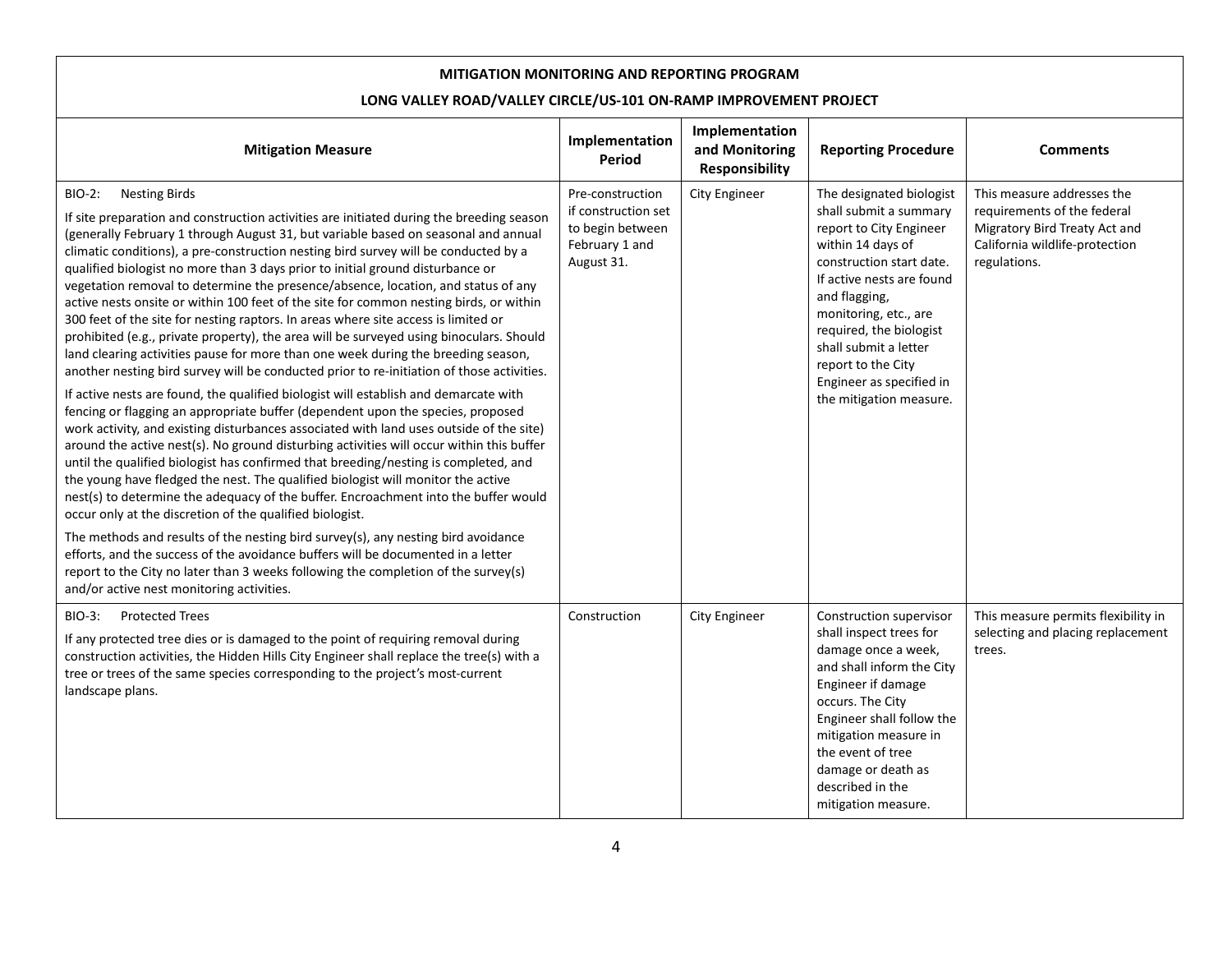| <b>Mitigation Measure</b>                                                                                                                                                                                                                                                                                                                                                                                                                                                                                                                                                                                                                                                                                                                                                                                                                                                     | Implementation<br>Period                                    | Implementation<br>and Monitoring<br>Responsibility | <b>Reporting Procedure</b>                                                                                                                                                                                                   | <b>Comments</b>                                         |
|-------------------------------------------------------------------------------------------------------------------------------------------------------------------------------------------------------------------------------------------------------------------------------------------------------------------------------------------------------------------------------------------------------------------------------------------------------------------------------------------------------------------------------------------------------------------------------------------------------------------------------------------------------------------------------------------------------------------------------------------------------------------------------------------------------------------------------------------------------------------------------|-------------------------------------------------------------|----------------------------------------------------|------------------------------------------------------------------------------------------------------------------------------------------------------------------------------------------------------------------------------|---------------------------------------------------------|
| CUL-1: If cultural resources are encountered during ground-disturbing activities, work<br>in the immediate are must halt and an archaeologist meeting the Secretary of the<br>Interior's Professional Qualifications Standards for archaeology (National Park Service<br>1983) should be contacted immediately to evaluate the find. If the discovery proves<br>to be eligible for listing on the California Register of Historical Resources, additional<br>work may be warranted, such as data recovery excavation, Native American<br>consultation, and archaeological monitoring to treat the find.                                                                                                                                                                                                                                                                       | Pre-construction<br><b>Site Preparation</b><br>Construction | <b>City Engineer</b>                               | Construction supervisor<br>shall notify the City<br>Engineer after stopping<br>work in the vicinity of<br>the find, place a<br>temporary barrier<br>around the area and<br>caution workers to avoid<br>the area of the find. | See also Mitigation Measures TCR-<br>1 and TCR-2 below. |
| CUL-2: If human remains are found, existing regulations outlined in the State of<br>California Health and Safety Code Section 7050.5 state that no further disturbance<br>shall occur until the County Coroner has made a determination of origin and<br>disposition pursuant to Public Resources Code § 5097.98. In the event of an<br>unanticipated discovery of human remains, the County Coroner must be notified<br>immediately. If the human remains are determined to be prehistoric, the Coroner will<br>notify the NAHC, which will determine and notify a most likely descendant (MLD).<br>The MLD shall complete the inspection of the site within 48 hours of being granted<br>access and provide recommendations as to the treatment of the remains to the<br>landowner.                                                                                         | Pre-construction<br><b>Site Preparation</b><br>Construction | <b>City Engineer</b>                               | Construction supervisor<br>shall notify the City<br>Engineer after stopping<br>work in the vicinity of<br>the find, place a<br>temporary barrier<br>around the area and<br>caution workers to avoid<br>the area of the find. | See also Mitigation Measures TCR-<br>1 and TCR-2 below. |
| CUL-3: If a potential fossil is found, a qualified paleontologist shall be retained to<br>develop and implement a paleontological monitoring program for remaining<br>construction excavations required for the project. A qualified paleontologist is<br>defined as a paleontologist meeting the criteria established by the Society for<br>Vertebrate Paleontology. The paleontological monitor shall be allowed to temporarily<br>divert or redirect grading and excavation activities in the area of the exposed fossil to<br>facilitate evaluation of the discovery. A buffer area of at least 25 feet shall be<br>established around the find where construction activities shall not be allowed to<br>continue. Work shall be allowed to continue outside of the buffer area.<br>At the paleontologist's discretion, and to reduce any construction delay, the grading | Pre-construction<br>Site Preparation<br>Construction        | City Engineer                                      | Construction supervisor<br>shall notify the City<br>Engineer after stopping<br>work in the vicinity of<br>the find, place a<br>temporary barrier<br>around the area and<br>caution workers to avoid<br>the area of the find. |                                                         |
| and excavation contractor shall assist in removing rock samples for initial processing<br>and evaluation. If preservation in place is not feasible, the paleontologist shall<br>implement a paleontologist salvage program to remove the resources from the<br>project site. Any fossils encountered and recovered shall be prepared to the point of<br>identification and catalogued before they are submitted to their final repository.                                                                                                                                                                                                                                                                                                                                                                                                                                    |                                                             |                                                    |                                                                                                                                                                                                                              |                                                         |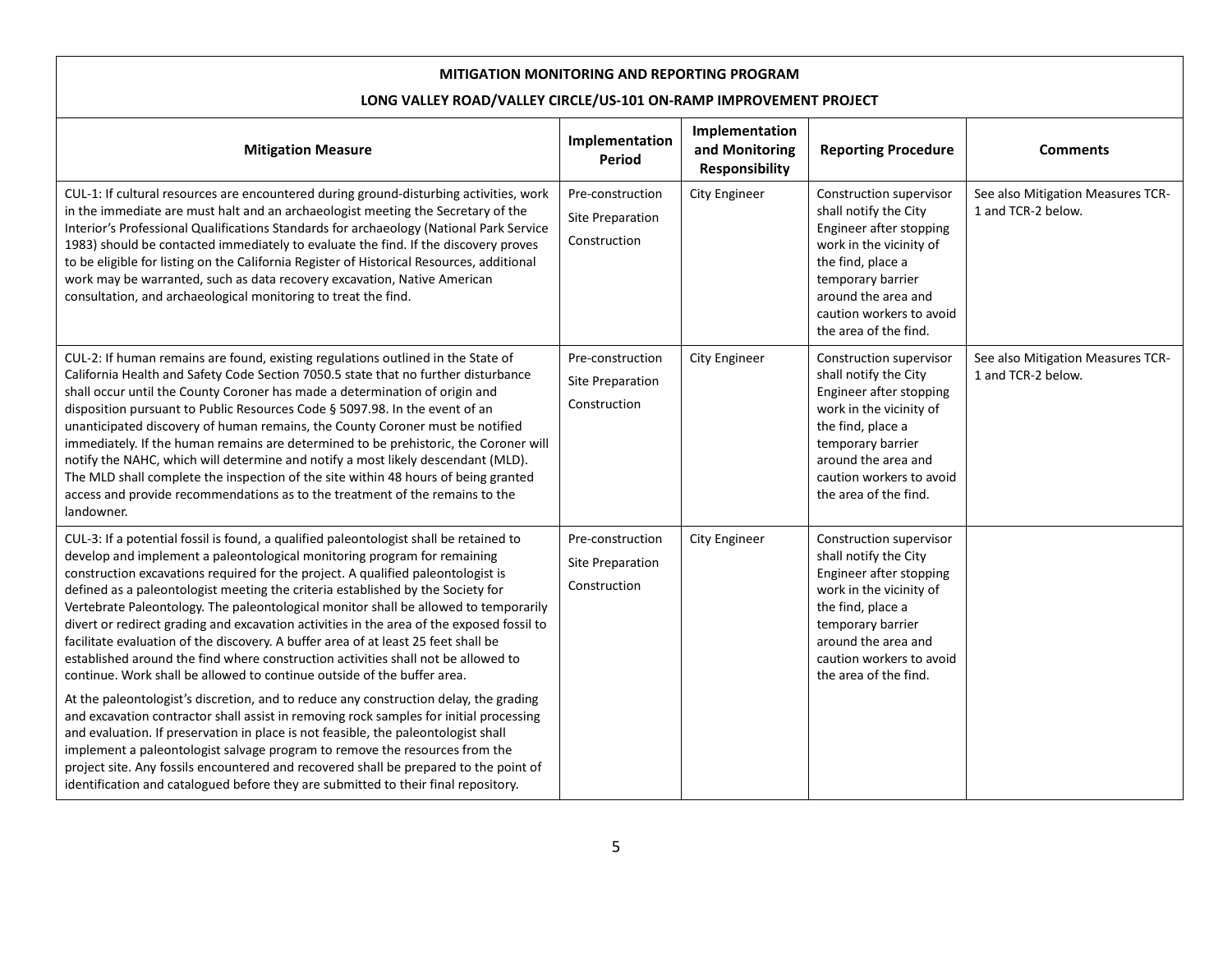| <b>Mitigation Measure</b>                                                                                                                                                                                                                                                                                                                                                                                                                                                                                                                                                                                                                                                                                                                                      | Implementation<br>Period                                                                                                               | Implementation<br>and Monitoring<br>Responsibility | <b>Reporting Procedure</b>                                                                                                                                                                                         | <b>Comments</b>                                                                             |
|----------------------------------------------------------------------------------------------------------------------------------------------------------------------------------------------------------------------------------------------------------------------------------------------------------------------------------------------------------------------------------------------------------------------------------------------------------------------------------------------------------------------------------------------------------------------------------------------------------------------------------------------------------------------------------------------------------------------------------------------------------------|----------------------------------------------------------------------------------------------------------------------------------------|----------------------------------------------------|--------------------------------------------------------------------------------------------------------------------------------------------------------------------------------------------------------------------|---------------------------------------------------------------------------------------------|
| CUL-4: The paleontologist shall prepare a report summarizing the results of the<br>monitoring and salvaging efforts, the methodology used in these efforts, as well as a<br>description of the fossils collected and their significance. The report shall be<br>submitted to the lead agency and to the Natural History Museum of Los Angeles<br>County, and other appropriate or concerned agencies to signify the satisfactory<br>completion of the project and required mitigation measures.                                                                                                                                                                                                                                                                | Site Preparation<br>Construction                                                                                                       | <b>City Engineer</b>                               | The City Engineer shall<br>determine appropriate<br>procedures in response<br>to the report's<br>recommendations.                                                                                                  |                                                                                             |
| NOI-1: Temporary noise barriers with a minimum height of ten feet shall be placed<br>between the construction equipment and adjacent noise sensitive uses (single-family<br>residences) in Hidden Hills when construction is performed within 225 feet of the<br>residences. The noise barriers shall be constructed of material with a minimum<br>weight of two pounds per square foot with no gaps or perforations. Noise barriers<br>may be constructed of, but not limited to, 5/8-inch plywood, 5/8-inch oriented strand<br>board, and hay bales. Examples of noise reduction equipment product sheets are<br>included in Appendix D of the Noise and Vibration Study.                                                                                    | <b>Construction Bid</b><br>Documents<br>Plan Check<br>Pre-Construction<br>through<br>Construction                                      | <b>City Engineer</b>                               | The City Engineer or<br>designee shall<br>determine appropriate<br>reporting procedures,<br>such as maintaining a<br>photographic record of<br>the noise barrier<br>installation.                                  |                                                                                             |
| NOI-2: A permanent eight-foot tall sound wall shall be erected at the northern<br>parking lot area along the northern boundary with the single-family residence (23537<br>Long Valley Road). The top of the sound barrier shall be a minimum of eight feet<br>above the final grade of the parking lot and shall be constructed conforming to<br>Caltrans' standard specifications for sound-attenuating walls. The permanent noise<br>barrier may be installed as the required noise barrier for construction under<br>Mitigation Measure NOI-1, if two-foot feet of temporary sound wall is added to the<br>top of the wall and if the permanent noise barrier is not installed with mechanical<br>equipment that would exceed construction noise standards. | <b>Final Project</b><br>Plans,<br><b>Construction Bid</b><br>Documents, Plan<br>Check, Pre-<br>Construction<br>through<br>Construction | <b>City Engineer</b>                               | The City Engineer or<br>designee shall<br>determine appropriate<br>reporting procedures,<br>such as maintaining a<br>photographic record of<br>the noise barrier<br>installation for the<br>project as-built file. | The property owner/resident<br>should be consulted regarding final<br>noise barrier design. |
| PS-1: The project contractor shall prepare and implement a Traffic Control Plan in<br>consultation with police and fire agencies. The Traffic Control Plan shall be prepared<br>and approved by the City Engineer prior to the construction phase of the project and<br>shall address detours and alternative routes for automotive traffic, bicycles,<br>pedestrians, and emergency service vehicles. The Plan shall include one traffic lane in<br>each direction be open throughout construction and that flaggers be used to direct<br>vehicle movement during temporary lane closures, would minimize such temporary<br>impacts.                                                                                                                          | Construction bid<br>documents<br>Plan Check<br>Site Preparation<br>through<br>construction                                             | <b>City Engineer</b>                               | Follow steps in<br>mitigation measure.                                                                                                                                                                             | Caltrans has also requested the<br>traffic control plan.                                    |